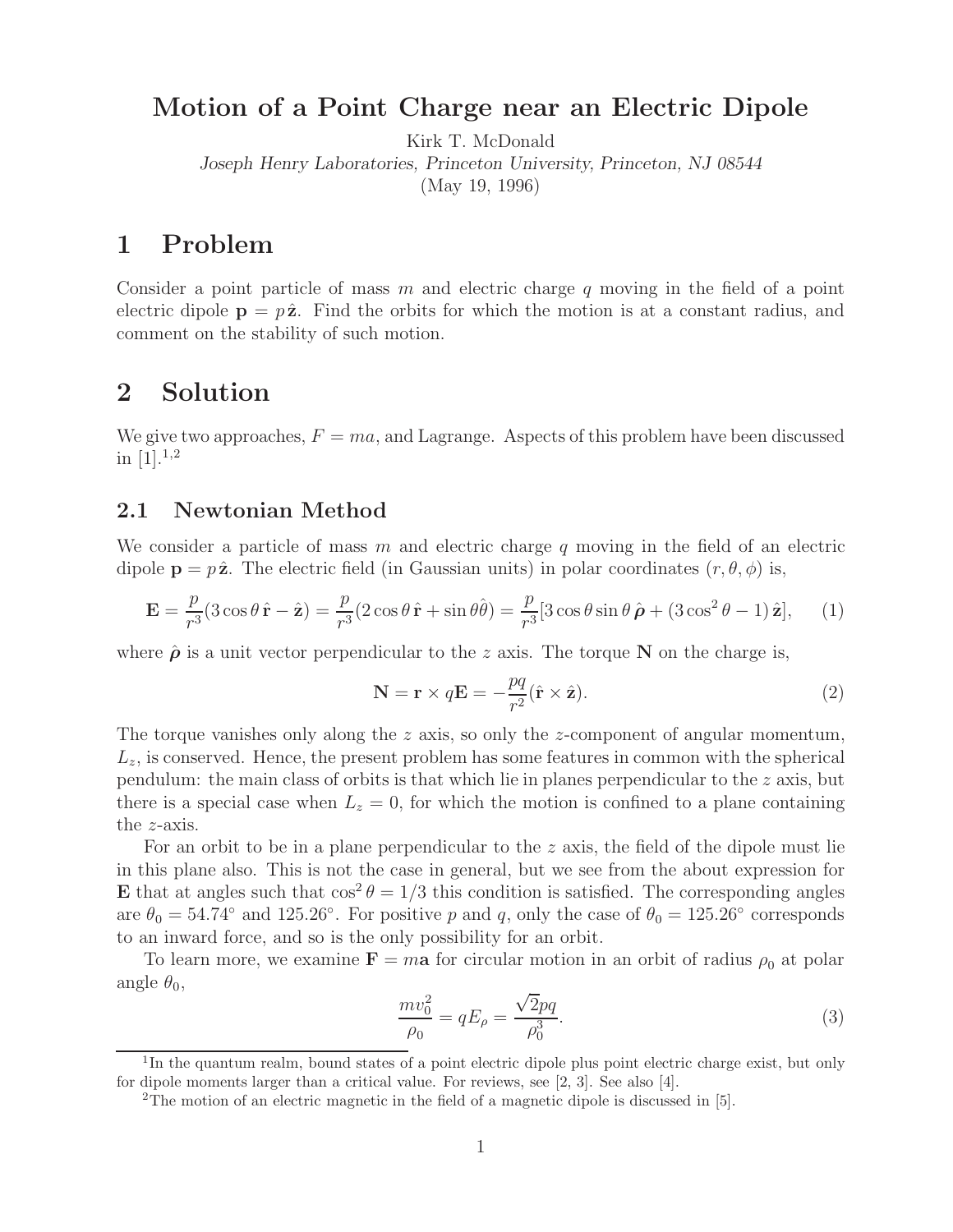Hence,

$$
mv_0^2 \rho_0^2 = \sqrt{2}pq. \tag{4}
$$

However, the conserved angular momentum about the z axis is  $L_z = mv_0 \rho_0 = \sqrt{\sqrt{2pq/m}}$ which is independent of  $\rho_0$ . This peculiar result suggests that the orbits are unstable, in that no particular value of the radius is determined by the constants of the motion.

This insight can be reinforced by consideration of the total energy,

$$
U = \frac{1}{2}mv^2 + \frac{pq\cos\theta}{r} = \frac{1}{2}mv^2 + \frac{pq\cos\theta\sin\theta}{\rho}.
$$
 (5)

But for the proposed orbit we find  $U = 0!$  That is, the motion is not bound, but would wander from one radius to another under the slightest perturbation.

Experts will note that the special case of  $L<sub>z</sub> = 0$  deserves further attention. Here, we should consider circular motion in a plane containing the z axis, for which  $\theta$  can vary. For motion on a circle of radius  $r_0$ , the radial component of  $\mathbf{F} = m\mathbf{a}$  tells us that,

$$
\frac{mv^2}{r_0} = qE_r = \frac{2pq\cos\theta}{r_0^3}.
$$
\n(6)

The force is inward only for  $pq \cos \theta < 0$ , so the only hope for a stable motion is for  $\pi/2 \leq$  $\theta \leq \pi$  when p and q are positive. We see that the velocity v goes to zero at  $\theta = \pi/2$  (and  $3\pi/2$ ) so the motion lies along a half circle – no matter what the maximum velocity is!

Again an evaluation of total energy  $U$  shows that it is zero, and the motion is unstable.

There is no new form of matter to be expected from charged particles bound by dipoles!

#### **2.2 Lagrange's Method**

The potential energy for the charge-plus-dipole system is,

$$
V = \frac{pq\cos\theta}{r^2},\tag{7}
$$

and so the equations of motion are obtained via Lagrange's equations as,

$$
mr^2 \sin^2 \theta \dot{\phi} = L_z = \text{ constant},\tag{8}
$$

$$
\ddot{r} = r\dot{\theta}^2 + r\sin^2\theta \dot{\phi}^2 + \frac{2pq\cos\theta}{mr^3} = r\dot{\theta}^2 + \frac{L_z^2}{m^2r^3\sin^2\theta} + \frac{2pq\cos\theta}{mr^3},
$$
(9)

$$
\frac{d}{dt}(r^2\dot{\theta}) = r^2 \sin\theta \cos\theta \dot{\phi}^2 + \frac{pq\sin\theta}{mr^2} = \frac{L_z^2 \cos\theta}{m^2r^2 \sin^3\theta} + \frac{pq\sin\theta}{mr^2},\tag{10}
$$

using conservation of angular momentum about the z axis to eliminate  $\phi$  from the 2nd and 3rd equations of motion.

We first seek an "orbit" for which  $\dot{r} = 0 = \dot{\theta}$  but  $\dot{\phi} \neq 0$  (*i.e.*,  $L_z \neq 0$ ). Let  $r_0$  and  $\theta_0$  be the constant values of radius and polar angle on the orbit. Then, eq. (9) tells us that,

$$
\sin^2 \theta_0 \cos \theta_0 = -\frac{L_z^2}{2mpq},\tag{11}
$$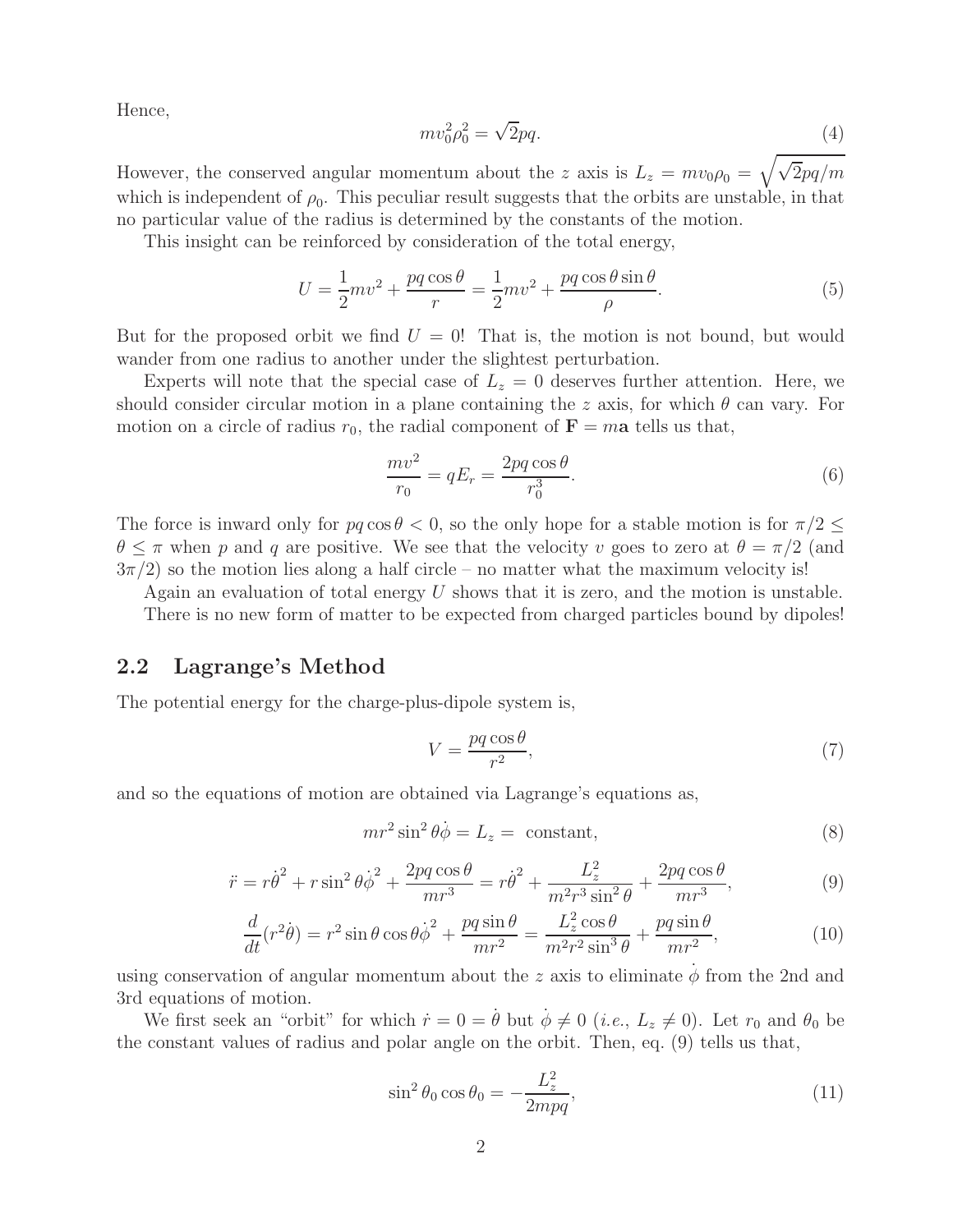and eq. (10) implies,

$$
\frac{\sin^4 \theta_0}{\cos \theta_0} = -\frac{L_z^2}{mpq}.\tag{12}
$$

These two relations combine to yield,

$$
\cos \theta_0 = \pm \frac{\sqrt{3}}{3}
$$
, so  $\theta_0 = 54.74^\circ \text{ or } 125.26^\circ$ . (13)

At angle  $\theta_0$ , the dipole field lines are perpendicular to the z axis, as can be seen from the expression (1) for the field. This permits circular orbits in planes perpendicular to the  $z$ axis. However, there is no preferred radius  $r_0$  for orbits of a given angular momentum  $L_z$ . That is, any  $r_0$  is possible and the motion is unstable against a change in radius!

We can see this another way by considering the (conserved) total energy of the system,

$$
U = \frac{m}{2}(\dot{r}^2 + r^2\dot{\theta}^2 + r^2\sin^2\theta\dot{\phi}^2) + \frac{pq\cos\theta}{r^2}.
$$
 (14)

For the orbit with  $\dot{r} = 0 = \dot{\theta}$  we then have,

$$
U = \frac{L_z^2}{2mr_0^2\sin^2\theta_0} + \frac{pq\cos\theta_0}{r_0^2},\tag{15}
$$

However, on comparing with eq.  $(9)$ , we recognize that the total energy U vanishes for orbits with  $\dot{r} = 0 = \dot{\theta}$ . That is, the system is not bound, and any slight perturbation in the energy causes arbitrarily large change in the radius.

A mathematical curiosity is that the motion is stable against perturbation in the  $\hat{\theta}$  direction if  $L_z$  is not too large. To see this, consider motion in which  $\dot{r} = 0$ , but  $\dot{\theta} \neq 0$  as well as  $\phi \neq 0$ . Then, we quickly find that,

$$
\dot{\theta}^2 = -\frac{L_z^2}{m^2 r_0^4 \sin^2 \theta} - \frac{2pq \cos \theta}{mr_0^4}.
$$
\n(16)

Since  $\dot{\theta}^2$  must be positive definite, we see that for  $pq > 0$  we can only have  $\cos \theta < 0$ . The motion is oscillatory in  $\theta$  between angles that satisfy,

$$
\sin^2 \theta \cos \theta = -\frac{L_z^2}{2mpq}.\tag{17}
$$

If,

$$
\frac{L_z^2}{2mpq} < \frac{2\sqrt{3}}{9} = 0.3849,\tag{18}
$$

then there are two roots to the transcendental equation. The "central" angle of the motion is  $\theta_0 = 125.26^\circ$ , as holds for the case that  $\dot{\theta} = 0$  always. (Motion about  $\theta_0 = 54.74^\circ$  is unstable for  $pq > 0$ .) As  $L_z \to 0$  the turning points approach  $\theta = \pi/2$  and  $\pi$ , and  $\phi \to 0$ . The motion consists of large oscillations in  $\theta$  combined with a slow precession about the z axis. This behavior is unusual in that there is no option for small oscillations in  $\theta$  as  $\dot{\phi} \to 0$ .